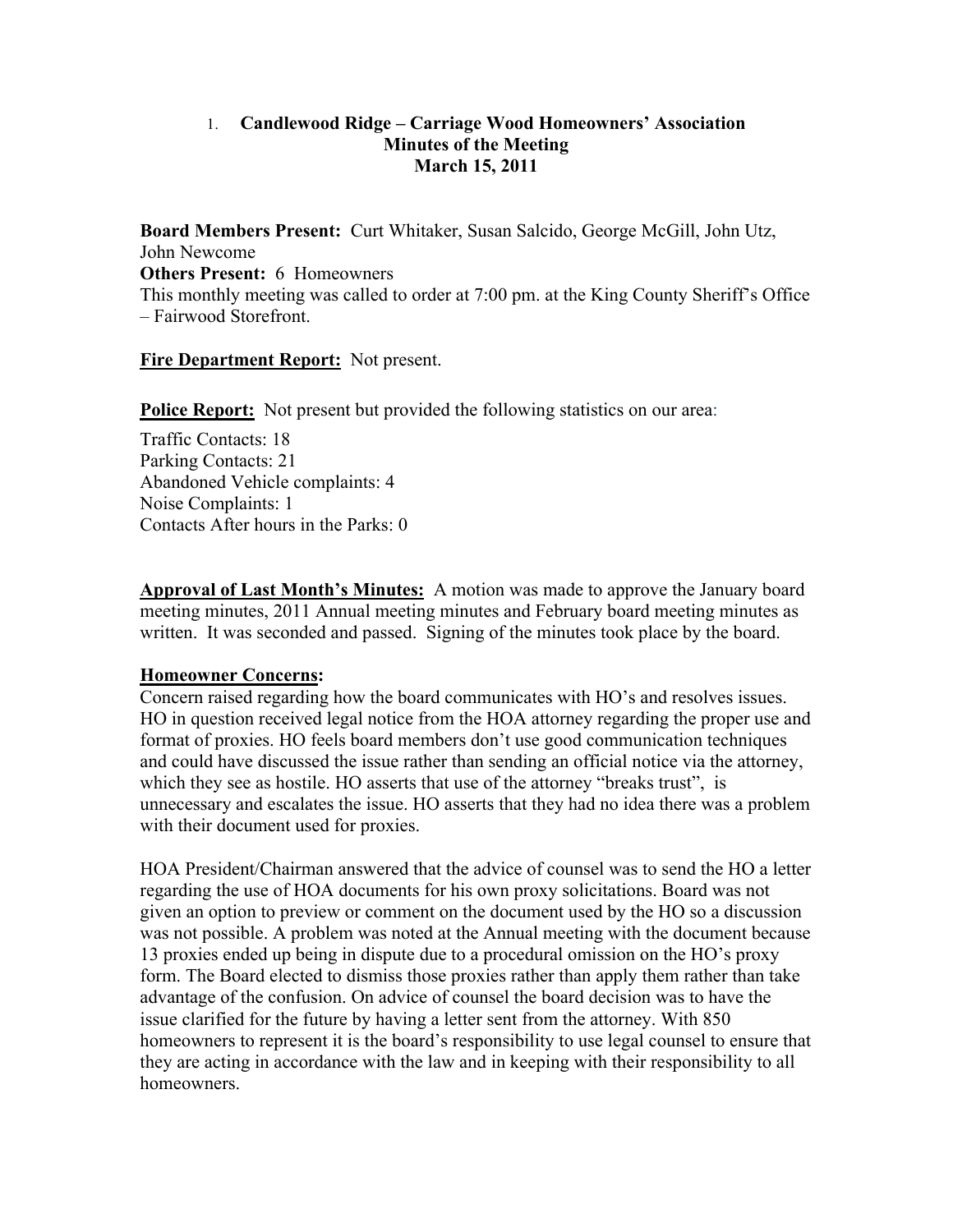HO asked how long self-addressed envelopes have been used by the board to solicit proxies. Answer from President that it is an improvement made this year. HO asserts anger at the HO group using HOA self-addressed envelopes and was against the HO group using the HOA board's self-addressed stamped envelopes.

HO asked "Can we get the nominating committee going?" President answered 4/12 is the tentative first meeting for the committee.

HO commented that the HO group may or may not ask for proxies in the future. Because the board wishes to see the form used by the HO group it was suggested a form be created well in advance and publicized so there is time for it to be reviewed. Any given year a team may decide to go out for proxies.

HO suggested we send out ballots instead of proxies but HOA chairman answered that we don't have the annual level of interest needed to support ballots at this time.

#### **Committee Reports: Treasurer's Report:**

- 1. Received 1 notice of Chapter 7 bankruptcy
- 2. Bank signature card updated for incoming and existing board members
- 3. 2010 Audit complete

Actions:

1. Make motion to perform financial review for 2011 (delayed until next meeting when treasurer present)

### Reminder:

 Keep Treasurer and Bookkeeper informed of any changes associated with the ACC fines and legal actions that impact Homeowner's financial balance due to the association.

# **ACC Report:**

In the last month there have been the following requests: 1 roof replacement, 1 garage door replacement and 1 window replacement.

A letter was sent to a home regarding approved windows and landscaping but they did not submit paint chips for painting. A request was made for the colors which has not been received yet.

One inquiry was received regarding mailbox replacement. A new cluster locking mail box system will be replacing the current mail boxes due to mail being stolen on a regular basis.

Please remember, if you are going to do outside projects this Spring and Summer you may go ahead and start submitting requests now. The number of requests increase dramatically in the coming months and we want to make sure they can be approved in a timely manner. Note you have 180 days to complete a project once a request is made.

1. Reminder - Our CC&Rs and Rules and Regulations clearly state that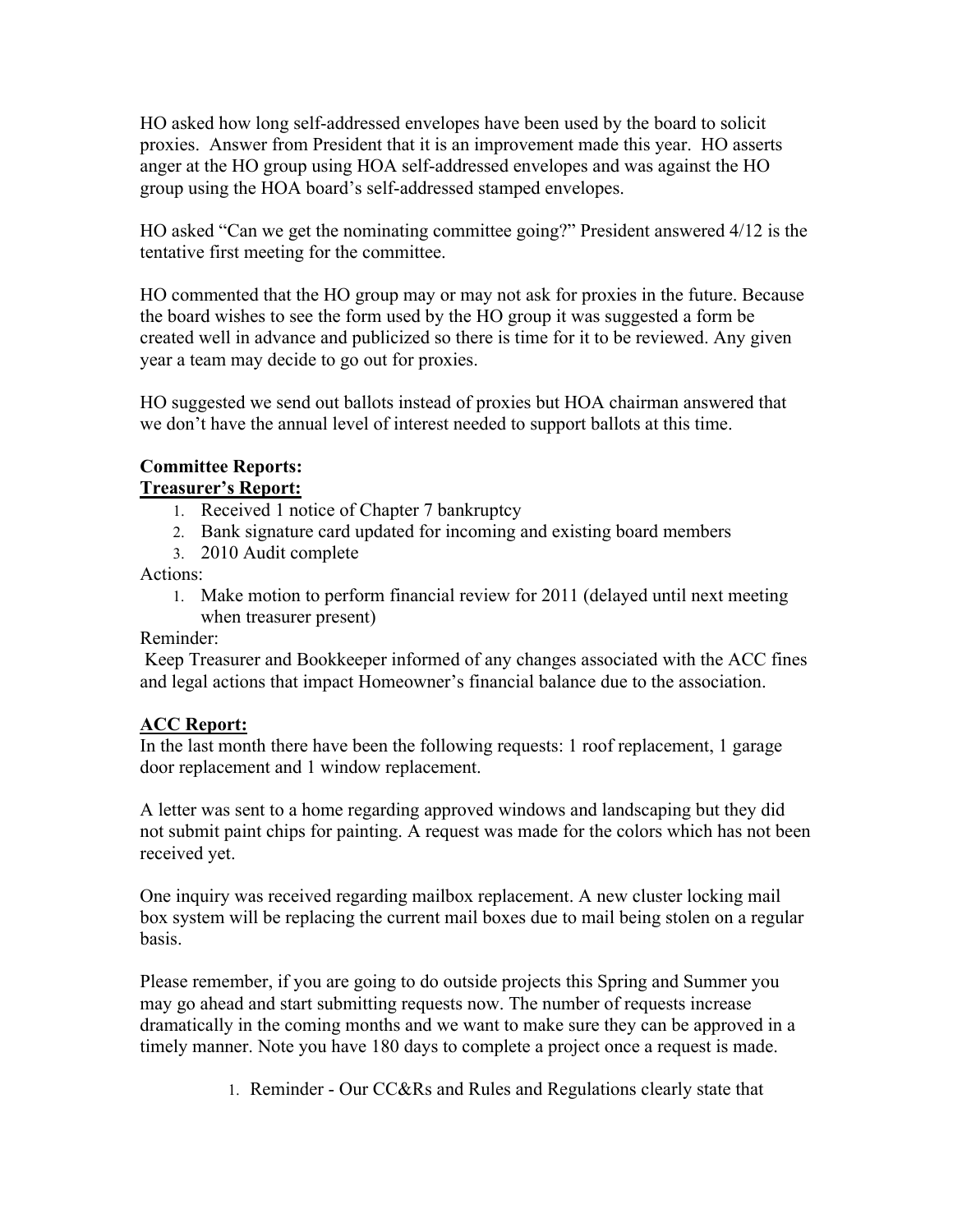exterior projects such as roofs, painting, fencing, decks, driveways, major landscaping and patios require the submission and approval of an ACC request before commencing the project. The ACC has up to 30 days to respond to an ACC request but tries to respond much sooner than that. It is recommended that if a response to an ACC request has not been received within two weeks, the homeowner should contact the ACC Chairman via email at architecture  $@$  crcwhoa.org or by leaving a voice message at 425-738-8611. For emergency type repairs notify the ACC Chairman as indicated above and mention that it is an emergency type situation. Please do not contact the ACC chairman via a home phone number.

- 2. A notebook with samples of colors that provide a range of colors that meet HOA guidelines for repainting homes is available and will be provided upon request. Please contact the ACC chairman as indicated above if you would like to see it.
- 3. Please remember we do not accept ACC request forms via email. Please mail them to CR/CW HOA, PO Box 58397, Renton, WA 98058

## **Common Areas Maintenance Report:**

- Reminder to all Homeowners It is our responsibility (Not King County's) to keep the street drains clear. Please clear the debris and leaves from the drains by your house and at the ends of your street.
- Cul-de-sac quotes are being provided by Davies and Canber. A call has been put into Cedar River W&S to see if all of the cul-de-sacs have sewer pipes running through them. 2 in the last 2 years have had trees which caused sewer line problems.
- We continue to have branches and trees fall onto the paths at CR Park. Please contact me at commonareas  $@$ crcwhoa.org or call 425-738-8611 #80 and leave a message if you notice any trees or branches at either park or any of the Common areas or entrances.
- Canber, our landscape contractor applied moss control and weed and feed on the grass at all Common Areas and Parks the first week of March.
- I noticed in CR along  $159<sup>th</sup>$  Ave SE several markings on the street drains and the sewer mains. I contacted CRW&S and they said they have a sewer project planned in the near future. I asked to be informed beforehand of where and when the work will be done and I was told that they would inform me.
- King County Sheriff Patrols and requests will now be coordinated by the CAM Chair and monthly reports will be submitted before each monthly meeting. Please contact the Board with any areas of concern and we will do our best to accommodate. We have cut back patrol hrs. for the next few months to 15 hrs / month so that we can have more hours in Spring and Summer.
- Please keep a watch for suspicious Activity and call 911

HO shared that the retention pond in CW needs to have the trees trimmed.

Mail is being stolen-CAM chair recommends purchasing locking mail boxes.

Moss has grown on entrance signs in Carriagewood and needs to be cleaned with wire brushes-a work party is being formed.

**Reminder:** Our parks are private parks which exist for the use and enjoyment of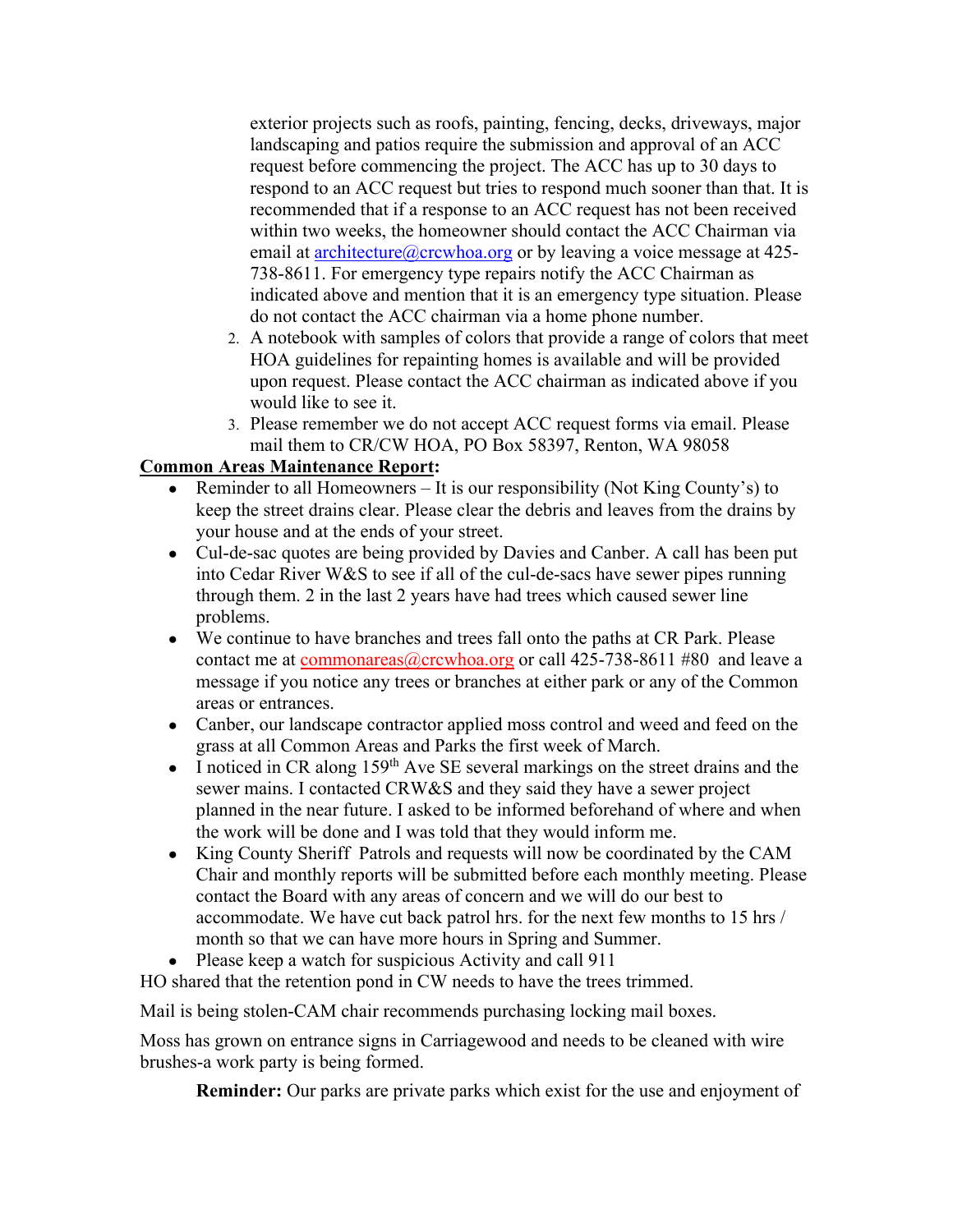HOA residents, their families and guests. They are not public parks. Our park usage rules apply to everyone. Following are some of the rules that have been established to maximize safety, and minimize liability and maintenance cost: A. Park Hours: 9:00 am to dusk.

B. No Smoking, alcohol, drugs, loud music, golfing, motorized vehicles or **Fireworks** are allowed.

C. Animals must be leashed and owners are responsible for cleaning up after their animals.

#### **Complaints Negotiations Report:**

1.There are currently 9 open active complaints

- a. 6 have been turned over to attorney
- b. 2 at the 2nd certified non-compliance letter stage
- c. 1 at the  $3<sup>rd</sup>$  certified non-compliance letter stage (fines)
- 1. 1 non-compliance issue was closed since the last meeting.
- 2. Reminder:

**Typically we do not investigate and send out non-compliance letters in response to anonymous complaints. We expect complaints to be signed, and an address and phone # to be provided so additional information, if needed, can be requested.** 

- 3. A call was received regarding a stray dog. Please contact King County Animal Control: 206-296-7387 for assistance with nuisance animal issues.
- 4. One abandoned car complaint was received as well as a camper parked in the neighborhood which was resolved with the assistance of Officer Shirley.
- 5. Board of Director's telephone list was updated.
- 6. HOA FAQ draft submitted to the board for review.

### **Capital Improvement Committee:**

Please contact the board if you have any ideas for Capital Improvements.

#### **Legal and Insurance Report:**

Many foreclosures and distressed sales have come to our attention in the last month. The HOA is now spending some money to attempt to locate some missing Homeowners. Hos can be difficult to find and are, in some cases, leaving properties vacant. Received one check from a homeowner who has been in serious challenge and reached a tentative agreement with another homeowner regarding dues, fines and attorney's fees.

### **Rental Home / Change of Address Committee**

Changes of Address and Rentals

• Reminder – When HOA correspondence needs to be delivered to an address other than the HOA street address, your HOA needs to be notified in writing of the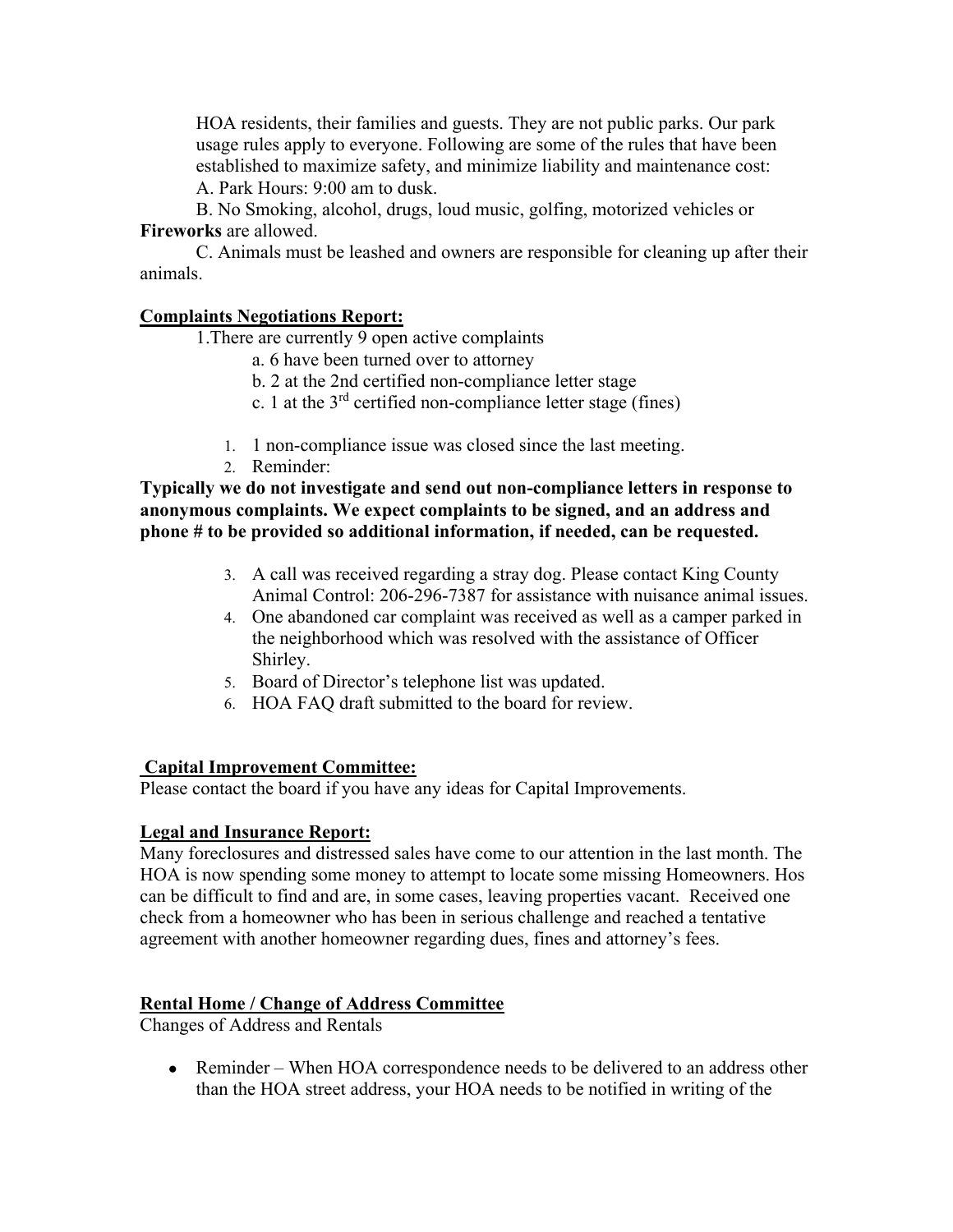correct address to send the correspondence. This applies to absentee homeowners who are renting or leasing their homes, homes that are vacant, and homeowners who choose to receive their correspondence at a PO Box or alternate address. In addition homeowners who are renting or leasing are required to comply the provisions of the Leasing/Rental of Homes/Tenants Rules and Regulations.

## **Old Business:**

Nominations committee is having an April 12 meeting at 7pm at the Sheriff's office by Albertsons.

Easter Event is set for April 23rd. The event starts promptly at 11:00 am. Please be 15 minutes early to ensure your child doesn't miss out on the hunt. The location will be the Carriage Wood park.

Restructuring of terms of board members needs review

Need a Website plan-proposal to find education resources for the website volunteer was made.

Summer event discussed. BBQ a possibility. Volunteers hope to possibly create an annual calendar of events-please contact the board if you are interested in assisting.

### **New Business:**

Garage Sale will be May 20-22.

Signs for the Yard sale weekend will be created and put out w/existing sandwich boards by John Newcombe.

Recording secretary volunteers to put a notice on Craig's list for the community. Homeowner also volunteered to put out signs.

**Welcoming Committee** – If you are new to the neighborhood and would like an HOA information packet, call the HOA phone number at 425-738-8611 and leave a voice message or send an email request to  $info@crcwhoa.org$ .

Three welcome packets were delivered since last meeting.

**Special Topics:** Visit our Website and contact the HOA via Email at:

Web – www.crcwhoa.org

Email –  $info@crcwhoa.org$ 

A motion was made to adjourn the meeting at 8:15 pm.

# **Next Board Meetings:**

- April  $19^{th}$  2011
- May  $17^{th}$  2011
- June  $15<sup>th</sup>$  2011

Meetings are usually held at **7:00 pm.** at the Sheriff's Office, Albertson's Shopping Center.

All Homeowners are welcome to attend.

# 1. **Candlewood Ridge / Carriage Wood Announcements & Reminders**